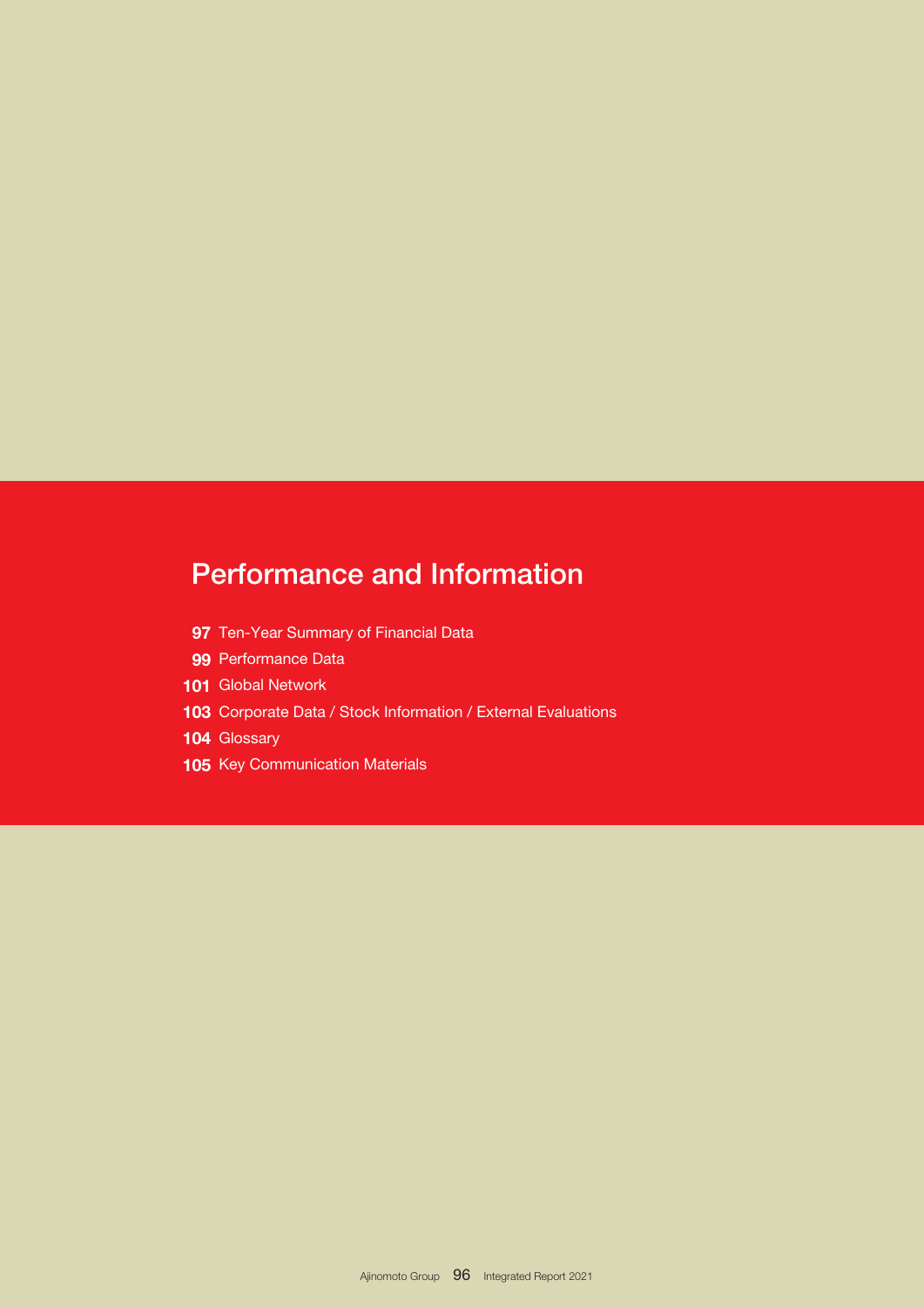# Ten-Year Summary of Financial Data

|                                                                  |               |               |               |               | (Millions of yen) |
|------------------------------------------------------------------|---------------|---------------|---------------|---------------|-------------------|
| Japanese GAAP                                                    | <b>FY2011</b> | <b>FY2012</b> | <b>FY2013</b> | <b>FY2014</b> | <b>FY2015</b>     |
| For the year:                                                    |               |               |               |               |                   |
| Net sales                                                        | 972,648       | 948,705       | 951,359       | 1,006,630     | 1,184,100         |
| Cost of sales                                                    | (603, 420)    | (600, 630)    | (635, 594)    | (659, 509)    | (769, 230)        |
| Gross profit                                                     | 369,228       | 348,076       | 315,765       | 347,121       | 414,870           |
| Selling, general and administrative expenses                     | (296, 644)    | (276, 844)    | (253, 957)    | (272, 601)    | (323, 989)        |
| Operating income                                                 | 72,584        | 71,232        | 61,807        | 74,519        | 90,880            |
| Non-operating income (expenses),<br>Extraordinary gains (losses) | (493)         | 29,595        | 10,754        | 4,529         | 9,272             |
| Net income before taxes                                          | 72,091        | 100,828       | 72,561        | 79,049        | 100,153           |
| Profit attributable to owners of parent                          | 41,754        | 48,373        | 42,159        | 46,495        | 63,427            |
| Capital expenditures                                             | 56,778        | 61,590        | 50,602        | 50,927        | 58,867            |
| Depreciation and amortization                                    | 43,717        | 42,463        | 45,746        | 43,376        | 50,920            |
| At year-end:                                                     |               |               |               |               |                   |
| Total assets                                                     | 1,097,057     | 1,091,741     | 1,093,165     | 1,255,090     | 1,262,113         |
| Shareholders' equity                                             | 605,349       | 635,287       | 594,950       | 669,576       | 619,872           |
| Interest-bearing debt (net)                                      | (19, 873)     | (67, 187)     | 10,538        | 43,299        | 43,462            |
| Per share (Yen):                                                 |               |               |               |               |                   |
| Earnings (EPS)                                                   | ¥61.30        | ¥74.40        | ¥68.70        | ¥78.50        | ¥107.90           |
| Book value (BPS)                                                 | 894.6         | 1,004.4       | 1,002.3       | 1,131.4       | 1,066.8           |
| <b>Dividends</b>                                                 | 16.0          | 18.0          | 20.0          | 24.0          | 28.0              |
| Liquidity ratios:                                                |               |               |               |               |                   |
| Debt-equity ratio*1                                              | 0.03          | (0.03)        | 0.07          | 0.13          | 0.16              |
| Interest coverage ratio (Times)                                  | 42.7          | 45.0          | 31.0          | 50.4          | 57.1              |
| Investment indicators:                                           |               |               |               |               |                   |
| Price/earnings ratio (PER) (Times)                               | 16.9          | 19.0          | 21.2          | 33.5          | 23.5              |
| Price/book value ratio (PBR) (Times)                             | 1.2           | 1.4           | 1.5           | 2.3           | 2.4               |
| Profitability indicators:                                        |               |               |               |               |                   |
| Return on assets (ROA) (%) <sup>*2</sup>                         | 3.8           | 4.4           | 3.9           | 4.0           | 5.0               |
| Return on equity (ROE) (%) <sup>*3</sup>                         | 6.9           | 7.8           | 7.1           | 7.4           | 9.8               |
| Efficiency indicators:                                           |               |               |               |               |                   |
| Asset turnover (Times)*4                                         | 0.94          | 0.89          | 0.87          | 0.87          | 0.86              |

\*1 Debt (Net debt)-equity ratio = Interest-bearing debt ÷ Shareholders' equity (Net debt is interest-bearing debt – Cash and cash equivalents × 75%)

\*2 ROA = Net income (or loss) ÷ Average total assets

\*3 ROE = Net income (or loss) ÷ Average total shareholders' equity

\*4 Asset turnover = Net sales ÷ Average total assets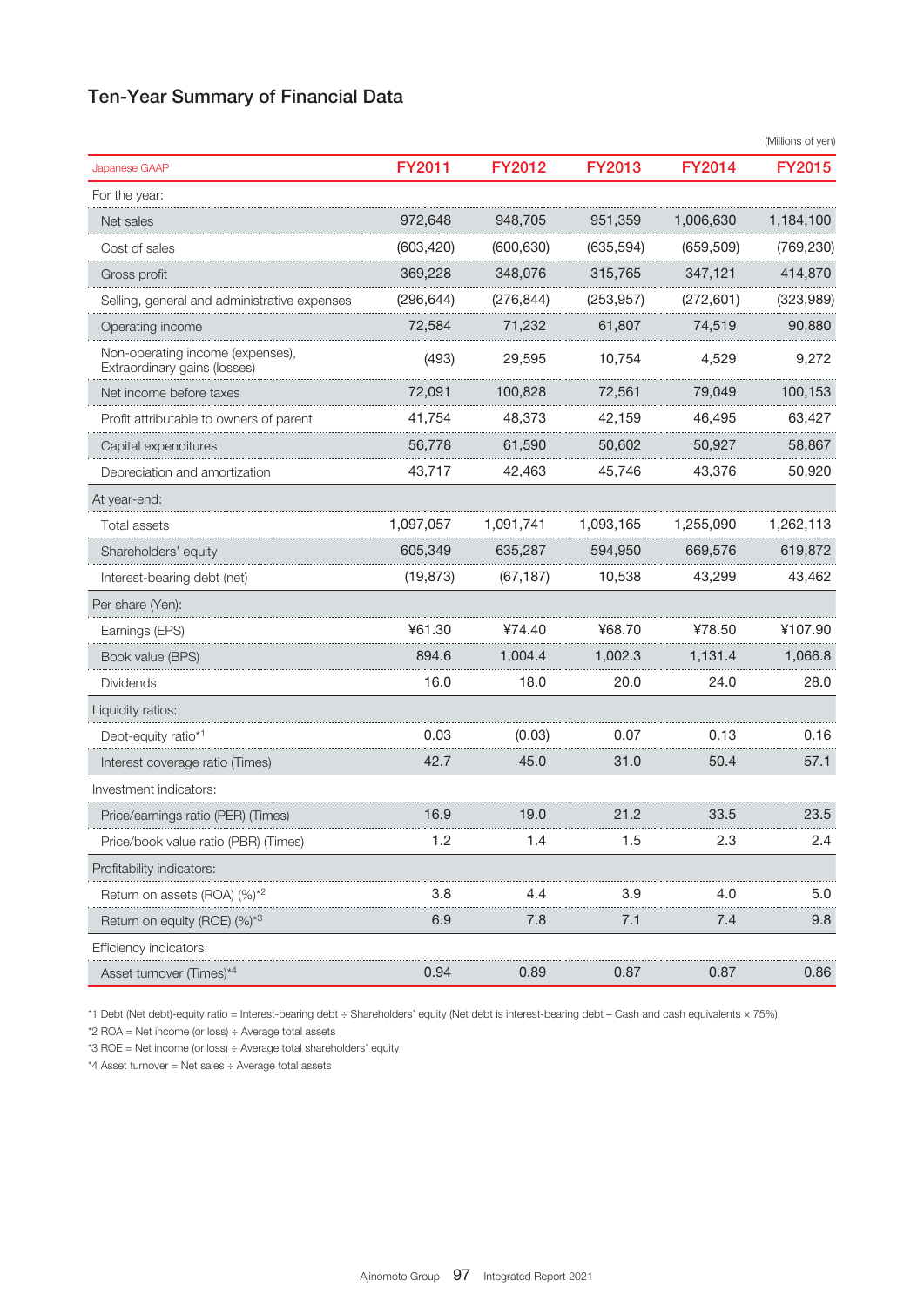# Ten-Year Summary of Financial Data

|                                                              |               |               |               |               |            | (Millions of yen) |
|--------------------------------------------------------------|---------------|---------------|---------------|---------------|------------|-------------------|
| <b>IFRS</b>                                                  | <b>FY2015</b> | <b>FY2016</b> | <b>FY2017</b> | <b>FY2018</b> | FY2019     | <b>FY2020</b>     |
| For the year:                                                |               |               |               |               |            |                   |
| Sales                                                        | 1,149,427     | 1,091,195     | 1,114,784     | 1,114,308     | 1,100,039  | 1,071,453         |
| Cost of sales                                                | (757, 135)    | (704, 177)    | (720, 118)    | (719, 299)    | (696, 166) | (665, 234)        |
| Gross profit                                                 | 392,291       | 387,018       | 394,666       | 395,008       | 403,873    | 406,219           |
| Selling, R&D, G&A expenses                                   | (295, 315)    | (292, 701)    | (302, 959)    | (301, 253)    | (302, 191) | (294, 399)        |
| Business profit <sup>*1</sup>                                | 98,144        | 96,852        | 95,672        | 93,237        | 99,236     | 113,136           |
| Operating profit                                             | 99,678        | 83,617        | 78,706        | 53,642        | 48,773     | 101,121           |
| Profit before income taxes                                   | 98,778        | 86,684        | 80,819        | 54,698        | 48,795     | 98,320            |
| Profit attributable to owners of the parent<br>company       | 71,292        | 53,065        | 60,124        | 29,698        | 18,837     | 59,416            |
| Capital expenditures                                         | 58,459        | 89,677        | 79,417        | 79,632        | 83,666     | 91,834            |
| Depreciation and amortization                                | 50,852        | 46,273        | 51,783        | 52,485        | 61,986     | 63,045            |
| At year-end:                                                 |               |               |               |               |            |                   |
| Total assets                                                 | 1,273,893     | 1,350,105     | 1,426,230     | 1,393,869     | 1,353,616  | 1,431,289         |
| Equity attributable to owners of the parent<br>company       | 609,486       | 616,315       | 640,833       | 610,543       | 538,975    | 620,257           |
| Interest-bearing debt (net)                                  | 64,089        | 149,980       | 156,337       | 183,297       | 272,031    | 225,213           |
| Per share (Yen):                                             |               |               |               |               |            |                   |
| Earnings (EPS)                                               | ¥121.23       | ¥92.81        | ¥105.76       | ¥53.62        | ¥34.37     | ¥108.36           |
| Book value (BPS)                                             | 1,048.96      | 1,082.90      | 1,128.44      | 1,113.93      | 983.19     | 1,130.82          |
| Dividends                                                    | 28.0          | 30.0          | 32.0          | 32.0          | 32.0       | 42.0              |
| Liquidity ratios:                                            |               |               |               |               |            |                   |
| Net debt-equity ratio <sup><math>*2</math></sup>             | 0.19          | 0.31          | 0.32          | 0.36          | 0.57       | 0.44              |
| Interest coverage ratio (Times)                              | 58.8          | 44.0          | 43.3          | 38.1          | 32.6       | 49.2              |
| Investment indicators:                                       |               |               |               |               |            |                   |
| Price/earnings ratio (PER) (Times)                           | 20.9          | 23.7          | 18.0          | 33.0          | 58.5       | 20.9              |
| Price/book value ratio (PBR) (Times)                         | 2.4           | 2.0           | 1.7           | 1.6           | 2.0        | 2.0               |
| Profitability indicators:                                    |               |               |               |               |            |                   |
| Ratio of business profit to total assets (ROA)<br>$(%)^{*3}$ | 7.8           | 7.4           | 6.9           | 6.6           | 7.2        | 8.1               |
| Return on equity (ROE) $(%)^{*4}$                            | 11.3          | 8.7           | 9.6           | 4.7           | 3.3        | 10.3              |
| <b>ROIC</b>                                                  |               |               |               | 3.8           | 3.0        | 6.9               |
| Efficiency indicators:                                       |               |               |               |               |            |                   |
| Asset turnover (Times) <sup>*5</sup>                         | 0.91          | 0.83          | 0.80          | 0.80          | 0.80       | 0.77              |

\*1 Business profit = Sales – Cost of sales – Selling expenses, Research & development expenses, and General & administrative expenses + Share of profit of associates and joint ventures

\*2 Net debt-equity ratio = Interest-bearing debt ÷ Equity attributable to owners of the parent company

(Net debt is interest-bearing debt – Cash and cash equivalents  $\times$  75%)

 $*3$  ROA = Business profit  $\div$  Average total assets

\*4 ROE = Profit attributable to owners of the parent company ÷ Average equity attributable to owners of the parent company

\*5 Asset turnover = Sales ÷ Average total assets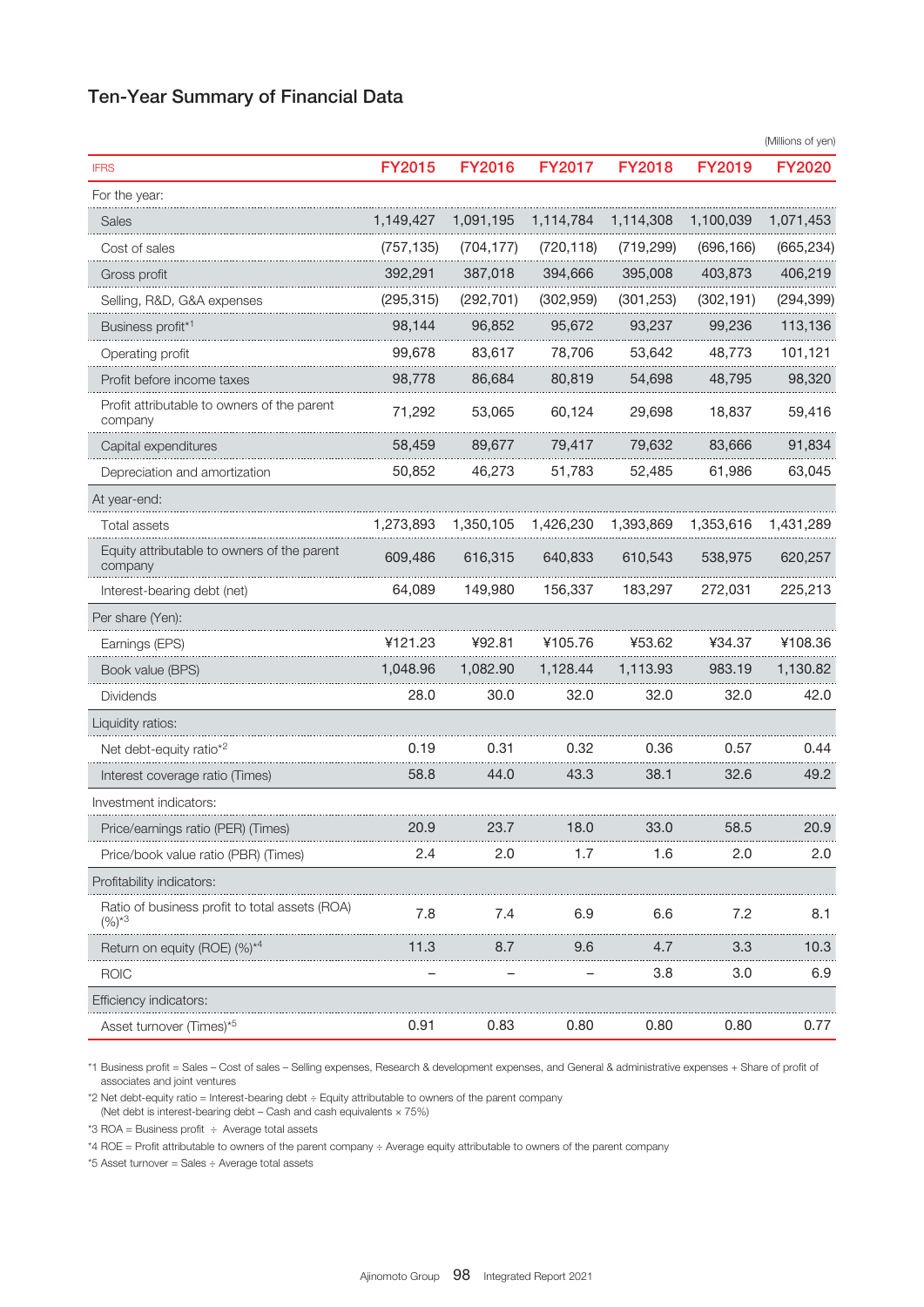# Performance Data

#### ROIC\*1



#### ROIC and WACC: Seasonings & Foods segment



Organic sales growth\*1 (vs. previous fiscal year)





ROIC and WACC: Frozen Foods segment







\*1 See p.104 "Glossary" \*2 Excluding structural reform expenses

Employee engagement score\*1



Unit price growth\*1 (vs. previous fiscal year)

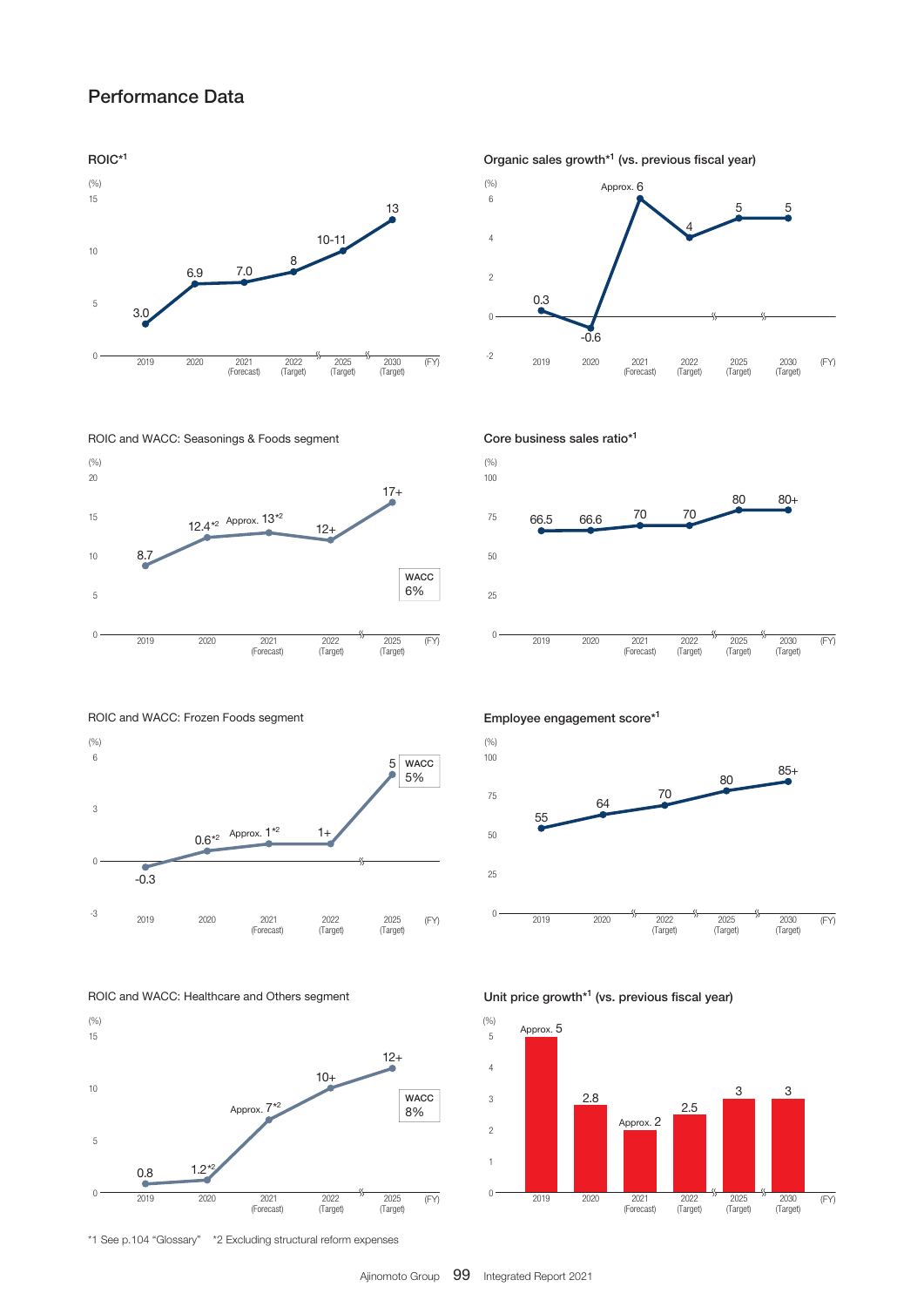# Performance Data

#### KPIs of our nutrition commitment

|                                                                                                                                              | <b>FY20</b>                    | FY25 (Target)           | FY30 (Target)                  |
|----------------------------------------------------------------------------------------------------------------------------------------------|--------------------------------|-------------------------|--------------------------------|
| Percentage of products with high nutritional value*1                                                                                         | 31%                            |                         | 60%                            |
| Provision of products from among those with high nutritional value that are<br>beneficial to "delicious salt reduction" and "protein intake" | 280 million<br>people annually |                         | 400 million<br>people annually |
| Availability of products utilizing the physiological and nutritional functions of<br>amino acids                                             | (Base year)                    |                         | 2 times                        |
| Nutrition education for employees (Persons)                                                                                                  | 460                            | Cumulatively<br>100,000 |                                |

#### Greenhouse gas emission reduction rate (vs. FY2018)



Reduction rate of water consumption per production volume unit (vs. FY2005)



#### Recharge rate of drinking water into forest



#### Plastic waste

FY2030 target: Achieve "Zero"

Food loss and waste reduction rate per production volume unit<sup>\*2</sup> (vs. FY2018)



#### Sustainable procurement ratio



• FY2030 target of coffee beans and beef: 100%

### Corporate brand value\*5

(Millions of USD) 1,200



\*1 Products that meet the standards the Ajinomoto Group set based on global standards for nutrients used in major nutrient profiling systems

\*2 From the acceptance of raw materials to delivery to customers

\*3 Correction has been made as a result of a review of totals.

\*4 Procured for businesses in Japan

\*5 Evaluated by Interbrand, "Best Japan Brands"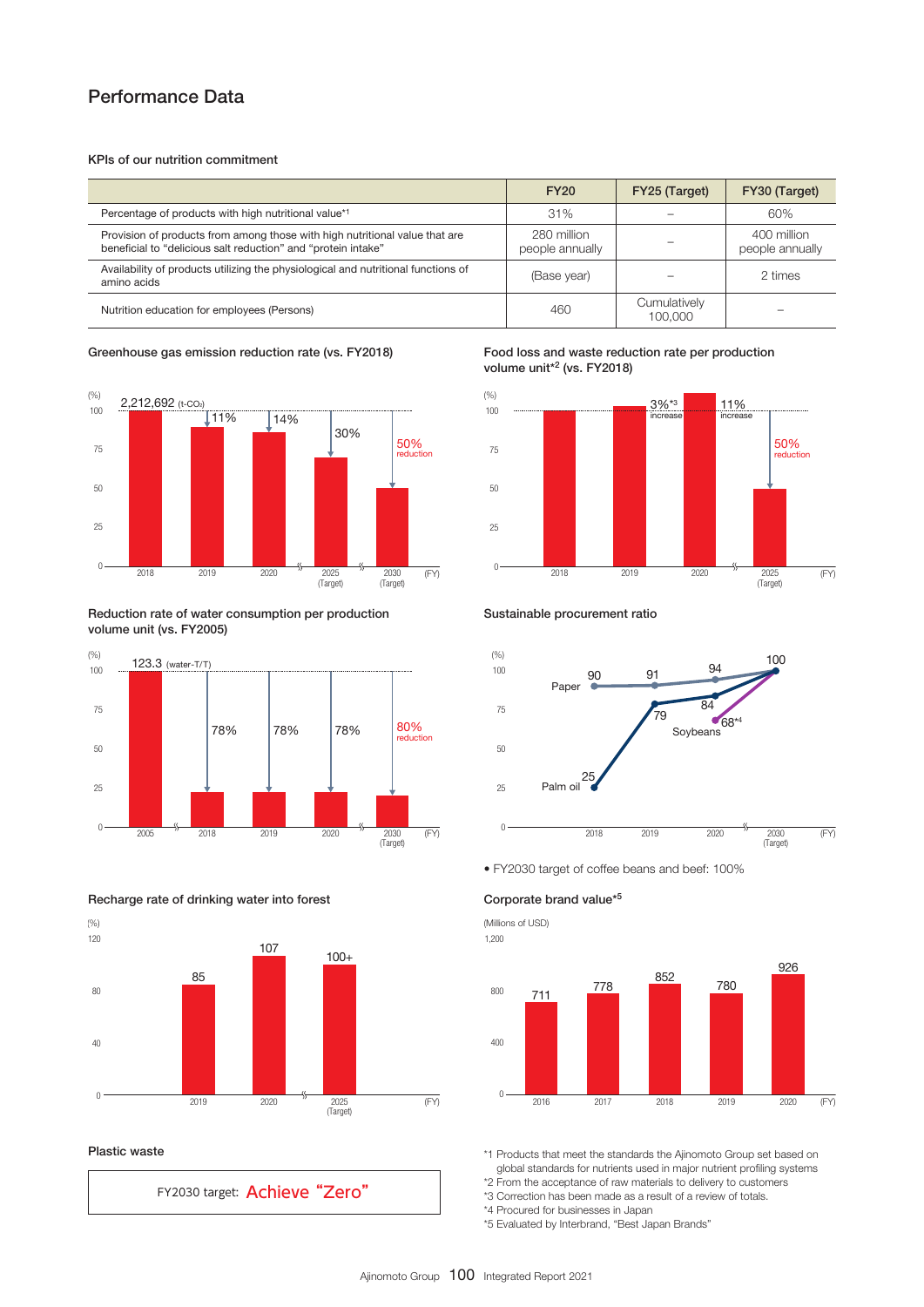## Global Network

The Ajinomoto Group is globally expanding in a wide range of business fields, with operations spanning 36 countries and regions as of April 1, 2021.



Ajinomoto (Malaysia) Berhad ●▲ Ajinomoto (Malaysia) Berhad ●▲

| Global network: 36 countries and regions                     |    |
|--------------------------------------------------------------|----|
| (including 120 plants in 25 countries and regions)           |    |
| (Japan: 41; Other countries: 79)                             |    |
| Subsidiaries, Affiliates, and Offices of Ajinomoto Co., Inc. |    |
| $\triangle$ Foods Plants                                     | 94 |
| ▲ Amino Acids and Specialty Chemicals Plants                 | 21 |
| $\blacktriangle$ Pharmaceuticals Plants                      |    |
| ▲ Other Plants                                               |    |

\* Plants include packaging plants. \* Plants include packaging plants.

\* Not all plants are displayed on the map. \* Divisions are regional headquarters. \* Not all plants are displayed on the map. \* Divisions are regional headquarters.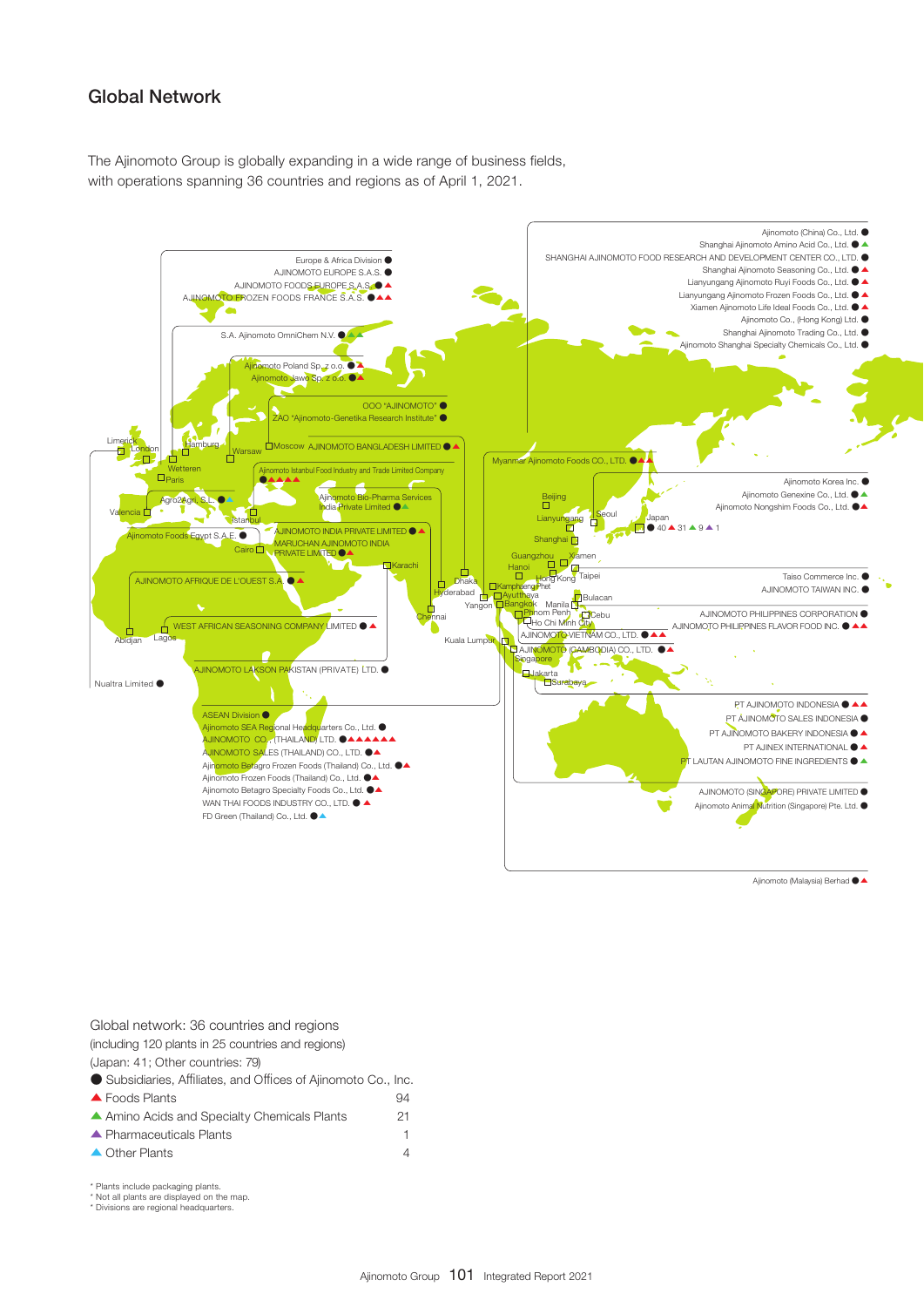# Global Network

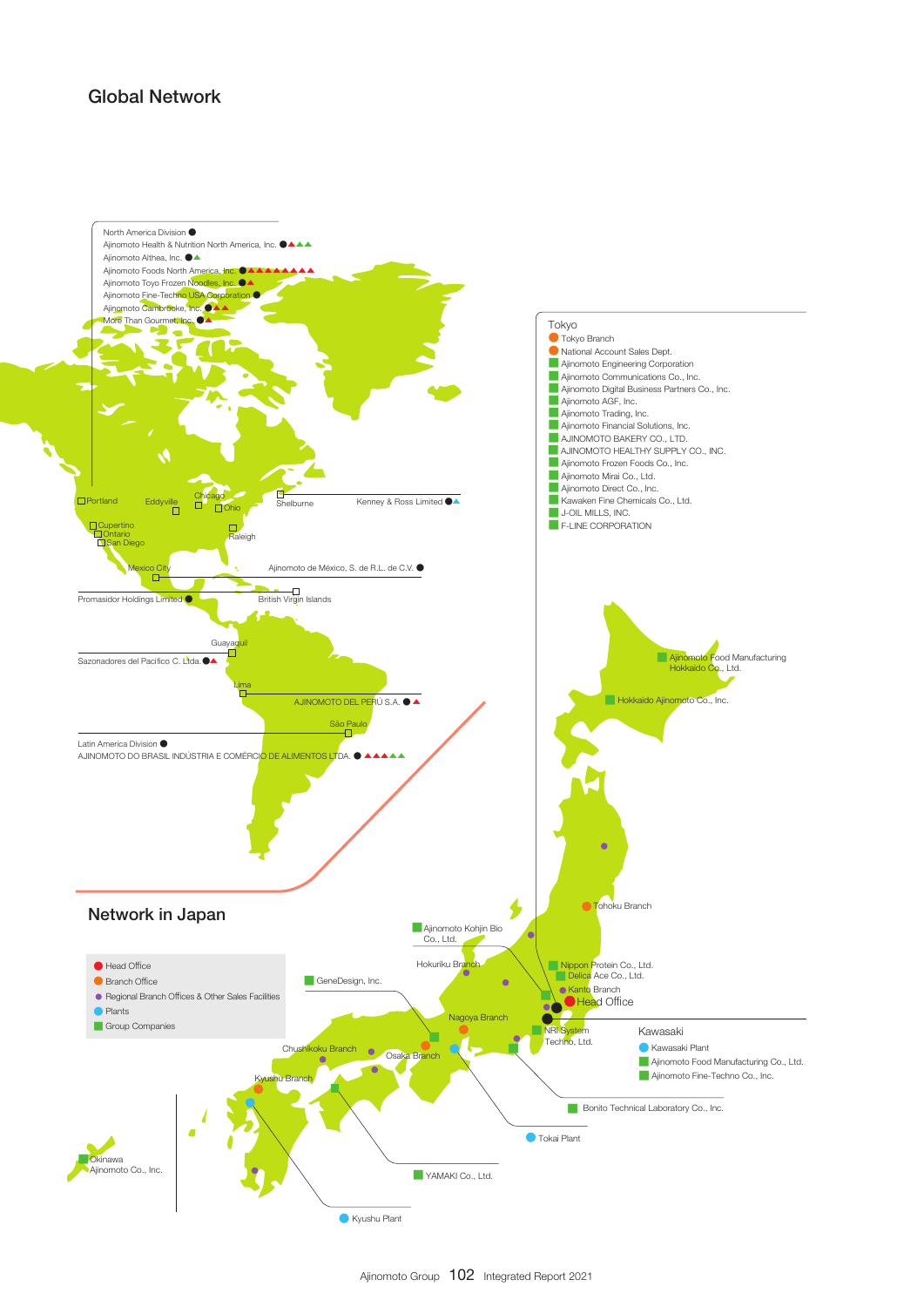## Corporate Data / Stock Information / External Evaluations As of March 31, 2021

| Company name:                 | Ajinomoto Co., Inc.                                                                                            |
|-------------------------------|----------------------------------------------------------------------------------------------------------------|
| Founding:                     | May 20, 1909                                                                                                   |
| Paid-in capital:              | 79,863 million yen                                                                                             |
| Number of<br>employees:       | 33,461 (consolidated)<br>3,184 (non-consolidated)                                                              |
| Fiscal year-end:              | March 31<br>(General Meeting of Shareholders: June)                                                            |
| Head office:                  | 15-1, Kyobashi 1-chome, Chuo-ku<br>Tokyo 104-8315, Japan<br>Tel: +81-3-5250-8111<br>https://www.ajinomoto.com/ |
| Common stock<br>authorized:   | 1,000,000,000 shares                                                                                           |
| Shares issued:                | 549,163,354 shares                                                                                             |
| Shares with voting<br>rights: | (Treasury shares, etc.) 103,800 shares<br>(Other) 548,531,100 shares                                           |
| Shares less than<br>one unit: | 528,454 shares                                                                                                 |
| Number of<br>shareholders:    | 138,221 (YoY decrease of 6,432)                                                                                |
| Listed stock<br>exchange:     | <b>Tokyo Stock Exchange</b><br>(Stock code: 2802)                                                              |
| Shareholder<br>registrar:     | Mitsubishi UFJ Trust and Banking<br>Corporation                                                                |

Distribution of shareholders



#### Major shareholders

| Shareholder                                      | Shares held<br>(Thousands) | Ownership<br>interest (%) |
|--------------------------------------------------|----------------------------|---------------------------|
| The Master Trust Bank of Japan, Ltd.             | 69,071                     |                           |
| (trust account)                                  |                            | 12.58                     |
| Custody Bank of Japan, Ltd. (trust account)      | 34,244                     | 6.24                      |
| The Dai-ichi Life Insurance Company, Limited     | 26,199                     | 4.77                      |
| NIPPON LIFE INSURANCE COMPANY                    | 25,706                     | 4.68                      |
| MUFG Bank, Ltd.                                  | 14,574                     | 2.65                      |
| Meiji Yasuda Life Insurance Company              | 11,362                     | 2.07                      |
| Custody Bank of Japan, Ltd. (trust account 7)    | 9.155                      | 1.67                      |
| STATE STREET BANK WEST CLIENT -<br>TREATY 505234 | 8,495                      | 1.55                      |
| Mitsubishi UFJ Trust and Banking Corporation     | 8,083                      | 1.47                      |
| Custody Bank of Japan, Ltd. (trust account 5)    | 7.319                      | 1.33                      |

Accounting auditor: KPMG AZSA LLC

Dow Jones Sustainability World Index Consecutive inclusion since 2014

Member of Dow Jones Sustainability Indices Powered by the S&P Global CSA

FTSE4Good Global Index Consecutive inclusion since 2004



Inclusion in SRI indices **Inclusion in SRI indexes<https://www.ajinomoto.co.jp/company/en/ir/esg/evaluation.html>** 

MSCI Global SRI Indexes Consecutive inclusion since 2011



MSCI ESG Leaders Indexes Consecutive inclusion since 2010

### Main evaluations and awards **Public awards** Public awards and feedback<https://www.ajinomoto.co.jp/company/en/ir/esg/sri/2020.html>

CDP "A List (highest evaluation) for tackling Climate Change"

**N**CDP **ALIST** CLIMATE



The Consumer-Oriented Business Excellence Awards "The Consumer



消費者 志向経営 "Excellent Integrated Reports" and "Improved Integrated Reports" as selected by GPIF asset managers entrusted with domestic equity investment

Semi-Nadeshiko Brand



2021 Health & Productivity Stock Selection

WICI Japan Integrated Report Award 2020 "Silver Award"



**INTECRATED REPORT AWARE** 

2021 Certified Health & Productivity Management **Organizations** Recognition (White 500)

Affairs Agency Commissioner's Award"



Ranked 14th in 2021 Access to Nutrition Index (ATNI)

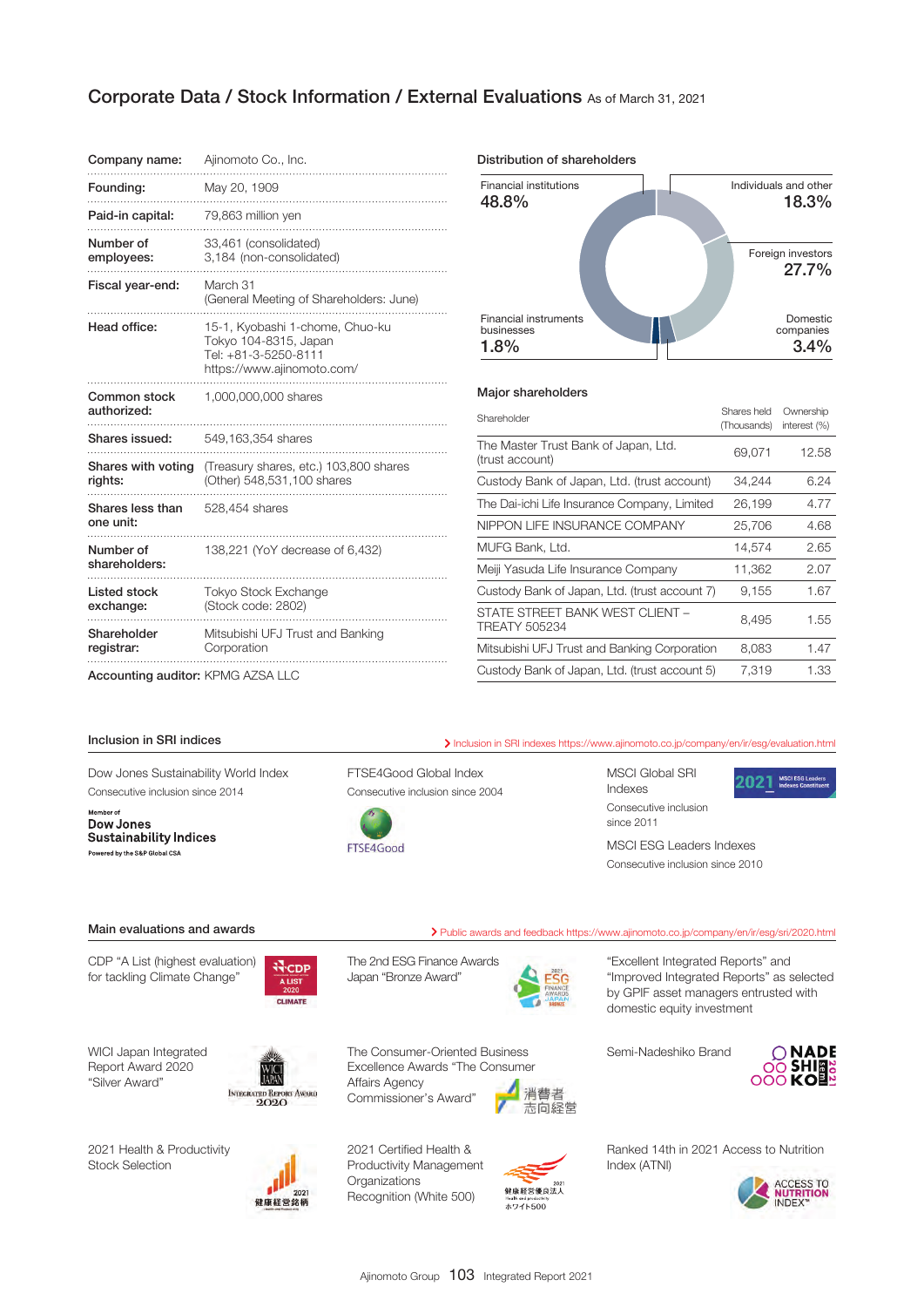# **Glossary**

| Asset-light measures                                     | The reduction of business assets intended to increase capital efficiency being promoted under 2020-2025<br>Medium-Term Management Plan. Through this process, investment will be concentrated on core businesses<br>to shrink the ratio of non-core businesses and allocate management resources in an optimal manner.                                                                                                             |
|----------------------------------------------------------|------------------------------------------------------------------------------------------------------------------------------------------------------------------------------------------------------------------------------------------------------------------------------------------------------------------------------------------------------------------------------------------------------------------------------------|
| <b>ASV</b>                                               | The Ajinomoto Group Creating Shared Value (ASV) represents our unchanging commitment: With our<br>stakeholders and businesses, we help resolve society's issues, leading to the creation of economic value.                                                                                                                                                                                                                        |
| ASV engagement score<br>(ASV as one's<br>own initiative) | The percentage of employees who talk about how they implement ASV through their own work with<br>their family and friends is measured using the engagement survey for the Group employees.                                                                                                                                                                                                                                         |
| Bio-pharma services                                      | A service that undertakes contracts to manufacture pharmaceuticals. The Group has a coherent global<br>drug development and manufacturing contract system for pharmaceuticals from small-molecule drugs<br>to biopharmaceuticals and oligonucleic acids.                                                                                                                                                                           |
| <b>Business profit</b>                                   | Business profit = Sales - Cost of sales - Selling expenses, Research & development expenses, and<br>General & administrative expenses + Share of profit of associates and joint ventures<br>It does not include "Other operating income" or "Other operating expenses."                                                                                                                                                            |
| CCC                                                      | Cash conversion cycle (CCC) is an index showing the number of days from purchasing debt to<br>collecting accounts receivables. The smaller the value, the better the cash flow.<br>CCC = Number of days of accounts receivable turnover + Number of days of inventory asset turnover<br>- Number of days of purchase liability turnover                                                                                            |
| Company with Audit &<br><b>Supervisory Board</b>         | A form of corporate organization used by Japanese corporations in which there is an Audit &<br>Supervisory Board comprised of at least three members                                                                                                                                                                                                                                                                               |
| <b>Company with</b><br><b>Three Committees</b>           | A form of corporate organization used by Japanese corporations in which there are three committees;<br>namely, a Nomination Committee, Compensation Committee, and Audit Committee                                                                                                                                                                                                                                                 |
| <b>Core businesses</b>                                   | Six businesses of Sauce & Seasonings, Quick Nourishment, Solution & Ingredients, Frozen Foods,<br>Healthcare, and Electronic Materials                                                                                                                                                                                                                                                                                             |
| <b>DX</b>                                                | Digital transformation (DX) involves the transformation of products, services and business models based<br>on the needs of customers and society using data and digital technologies in response to intense<br>changes occurring in the business environment. DX also involves establishing competitive advantages<br>by transforming operations, organizations, processes, and corporate culture.                                 |
| Ecosystem                                                | A direct or indirect relationship of companies and organizations collaborating, dividing labor, and<br>working together to provide value in products, services, or other ways                                                                                                                                                                                                                                                      |
| <b>Materiality</b>                                       | Key issues/factors that have a significant impact on the Group's ability to create value through ASV over<br>the short, medium, and long term                                                                                                                                                                                                                                                                                      |
| Menu-specific seasonings                                 | A seasoning mix prepared for a specific menu, where a dish can be easily prepared by simply cooking<br>with the ingredients                                                                                                                                                                                                                                                                                                        |
| <b>MSG</b>                                               | Monosodium glutamate (MSG) is the sodium salt of glutamic acid, one of the most common naturally<br>occurring amino acids and the main component of umami found in kombu (kelp) and other sources. The<br>Group produces MSG by fermenting starch and molasses found in natural ingredients such as sugar cane.                                                                                                                    |
| <b>OE</b>                                                | Operational excellence (OE) is continuous improvement and reform activities based on the philosophy<br>and methods of thoroughly refining all operations to solve problems and to add value from the<br>customer's point of view while individuals and teams grow in a synchronized manner in order to create<br>a competitive advantage                                                                                           |
| Organic sales growth                                     | Sales growth rate excluding the effects of discontinuous growth such as exchange rates, changes in<br>accounting practices, and M&A/business sell-offs                                                                                                                                                                                                                                                                             |
| <b>Personalized nutrition</b>                            | A business that provides services (food, advice, etc.) that help reduce health risk by evaluating the risks<br>associated with dietary habits and lifestyles of individual consumers                                                                                                                                                                                                                                               |
| <b>Planetary boundaries</b>                              | The planetary boundaries concept presents nine boundaries, including climate change, within which<br>humanity can continue to develop and thrive for generations. When these boundaries are exceeded,<br>irreparable damages will be caused to the natural resources supporting humanity.                                                                                                                                          |
| <b>ROIC</b>                                              | Return on invested capital*<br>An indicator of how much profit a company has made from investment in its business activities.<br>ROIC = Net operating profit less adjusted taxes for the fiscal year $\div$ ((Invested capital for the fiscal year +<br>Invested capital for the previous fiscal year) $\div$ 2)<br>* Invested capital = Shareholders' equity attributable to owners of the parent company + Interest-bearing debt |
| Unit price growth                                        | Growth in the unit price by weight                                                                                                                                                                                                                                                                                                                                                                                                 |
| <b>WACC</b>                                              | Weighted average cost of capital<br>WACC = {Interest-bearing debt ÷ (Interest-bearing debt + Shareholders' equity) × Debt capital cost $\times$ (1<br>- Effective tax rate) + {Shareholders' equity $\div$ (Interest-bearing debt + Shareholders' equity) $\times$<br>Shareholders' equity cost}                                                                                                                                   |